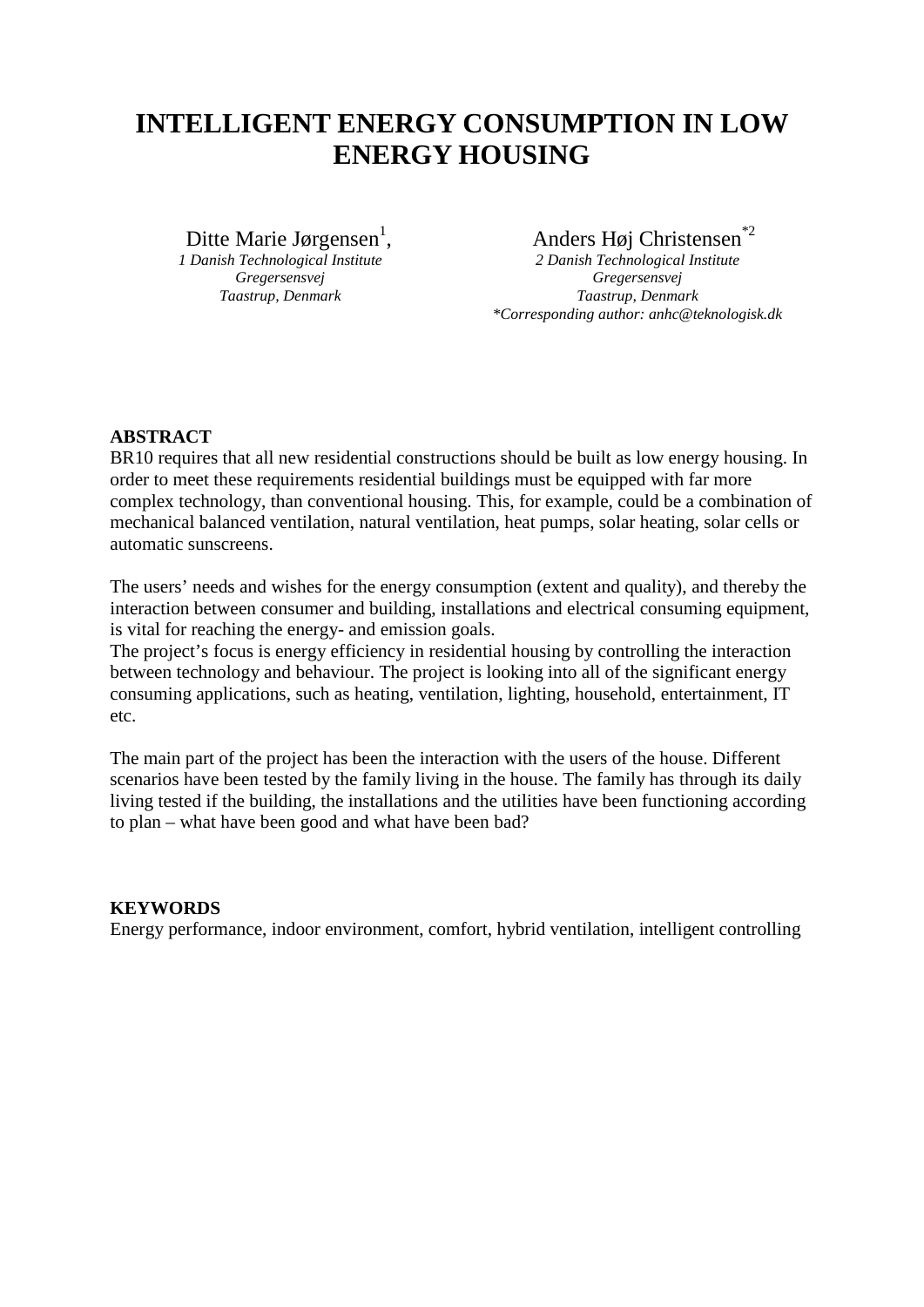#### **INTRODUCTION**

EnergyFlexHouse in Taastrup, is a high-tech laboratory for development, testing and demonstrating total innovative energysolutions for the building sector. The construction consists of two almost identical buildings, from which the one – EnergyFlexHouse Family (EFHfamily) – is Denmark's first energy neutral residential home. The home is supplied with energyefficient systems and sustainable energy facilities, which produce the energy, used both by the family who lives inside the house but also for an electrical car used for transportation by the family.

The two buildings are equipped with extensive data logging equipment (more than 500 measuring points all together), which gives a unique opportunity to monitor and study, cause and effect. In October 2009 the first test family moved in to EFHFamily and in December 2011, the fifth family moved out. The families live in the house for 3 to 6 months at a time depending on different practicalities. The families take part in the activities, focusing on the interaction between technology, users, controls, energy services and energy consumption.

The energy neutral home is supplied with the technology used in an average residential home. Although everything is new – putting the newest technology to a test – constructions, installations, kitchen appliances, IT etc.

EFHfamily gives a rare opportunity to develop, test and document the energy- and userrelated advantages of simple or more complex control concepts and systems for energy services, primarily focusing on indoor climate.

The global challenges regarding energy supply and significant reduction of the CO2 level, must be accomplished by energy efficiency and usage of sustainable energy. 35-40% of the energy consumption is used in the buildings for indoor climate, hot water and other appliances, which demands energy in accordance with the buildings usage.

Experience from newly constructed low energy housing has so far shown that the interaction between the user and the technology has not been working properly. Mainly because the users are not taught how to use the technology in the houses correct. As a consequence the houses use more energy than calculated, but also the indoor climate is challenged by overheating during the summer and low temperatures during winter.

The technological challenges are therefore to:

- develop cost- and energy-efficient technology
- mastering the dynamic interaction between consumption and supply
- finally, mastering the interaction between user and the energy consuming technologies – building, installations and equipment.

This project focuses on the last and important part of the challenges which has "intelligent" controlling of the energy services as its focus.

The energy- and user-related advantages of simple or more complex controlling- concepts and systems for energy services have been tested and documented during the project. .

This has been done with focus on, that the controlling solution can manage the comfort level in the house as efficient and energy optimized as possible. All the while the users demand and need for information and control, of the comfort level and energy consumption has to be accommodated.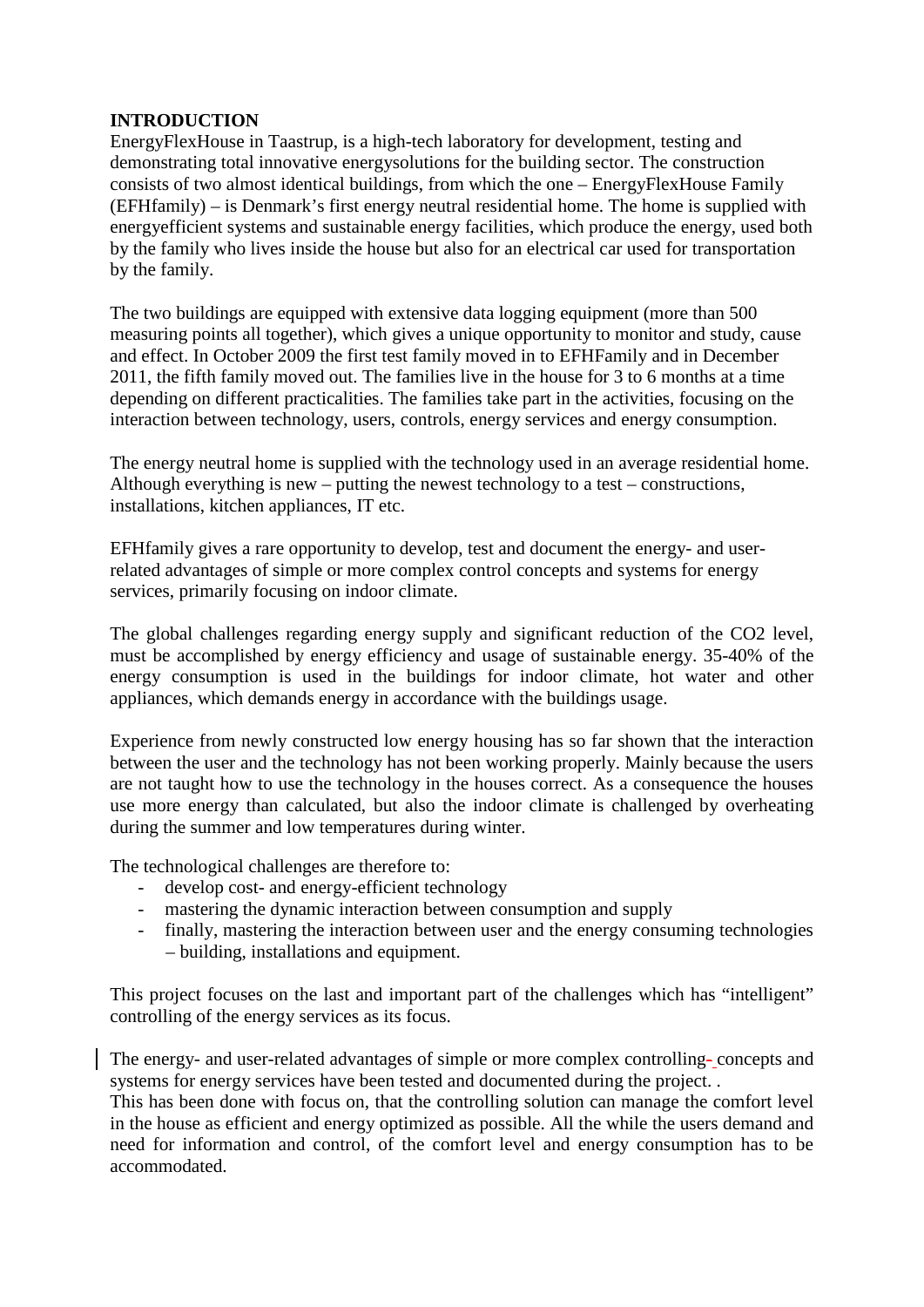A central part of the project has therefore been the interaction with the users. Different scenarios and processes have been tested in practice. The family has through its daily living tested how the building, the installations and the equipment have been working. What have been good – what have been bad?

The questions have been many, for instance:

How is the building being used, and what is the resulting energy consumption? Can the family master the technical installations to get a good indoor climate? Is intelligent control an advantage – or is it just an annoyance? Which information concerning energy consumption and energy supply is the family interested in? Can we develop a manageable interface to make it simpler and interesting to monitor energy consumption? Can an interactive interface affect the family's behaviour and energy consumption?

For this project there has been developed automatic controlling of the mechanical ventilation, natural ventilation, heating, and sunscreens, so that these subsystems could be connected in random order. With this platform as a starting point, there has been developed 4 control strategies:

- a. A **basic control –** A simple control, which the three following controls, is based on.
- b. An **indoor optimized control**, which insures that the indoor climate fulfil category I of DS/EN 15251
- c. An **energy optimized control** which ensures that the house is managed energy efficient according to the guidelines in Bygningsreglementet 2010
- d. A **user-defined control**, which makes the users able to make manually individual changes to ventilation, sunscreens and heating.

The difference between the **basic control** and the more advanced control is the following:

- Dividing the house into zones In the more advanced controls, the house has 5 zones instead of just 1 zone.
- Temperature set points (heating and cooling) changes during the day and according to the season. The temperature is registered in each zone, so each zone has the possibility of having different temperature set points and settings for natural ventilation and sunscreens.
- Variation in opening area of automatic windows. In the **basic control** it is only possible to open the windows 0 % or 100%. In the advanced controls any opening area is possible.
- Temperature regulation with hysteresis The hysteresis (range) prevents the windows, sunscreens and heat pumps from opening/going on and off all the time. The value changes during the day and according to the season.
- Automatic control of the bypass. The automatic control can contribute to a better indoor climate, so it does not get too hot, along with an energy saving in transition periods in which the bypass is not yet activated.
- Use of motion detectors to determine if the family is home or not.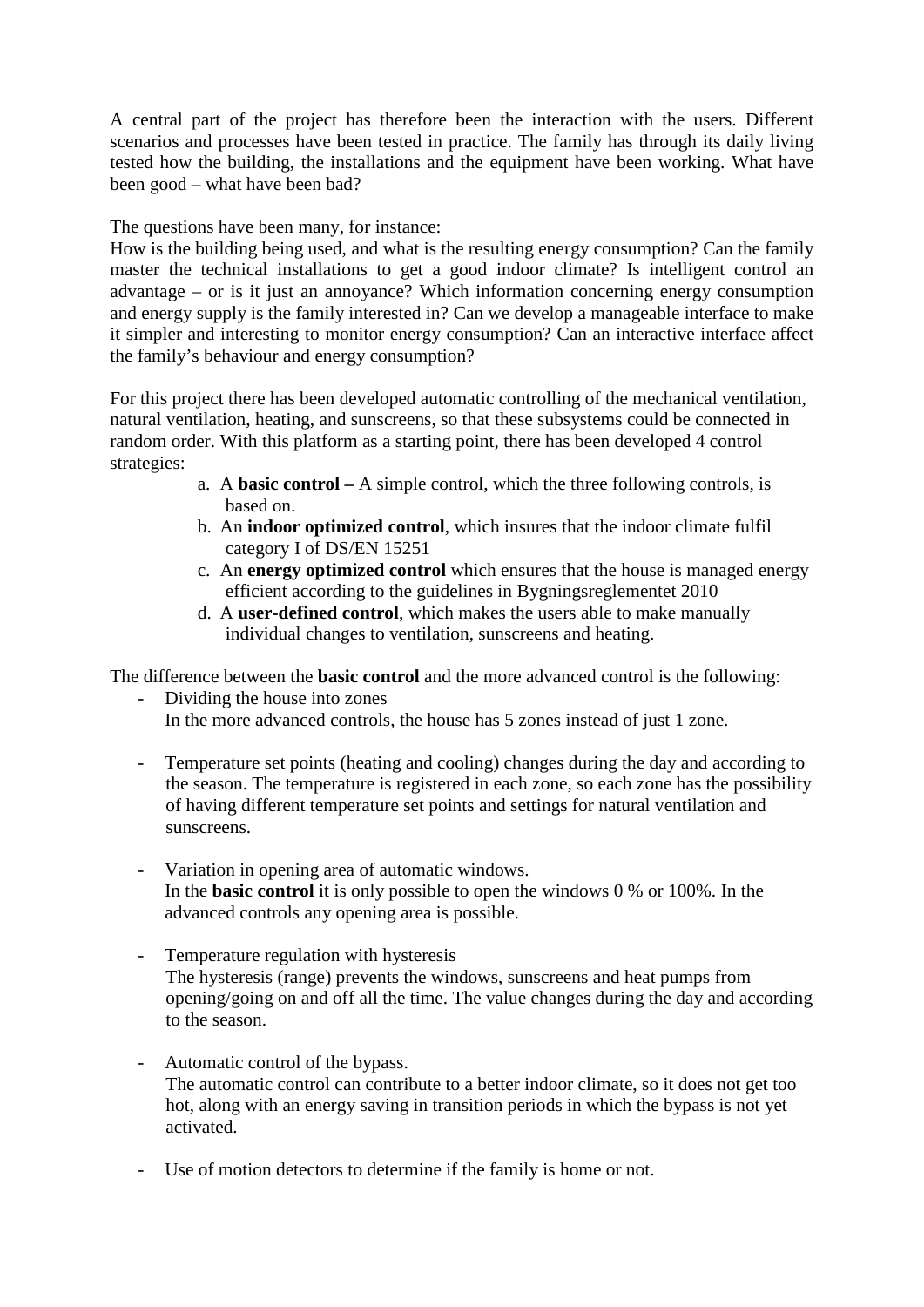The four controlling strategies are fitted to EnergyFlexHouse (EFH) at Danish Technology Institute (DTI) and the strategies were tested by a family living in the house.

For the **user defined control** and for choosing strategies the family was given a tablet, with a related application



Figure 1 - Tablet for controlling strategies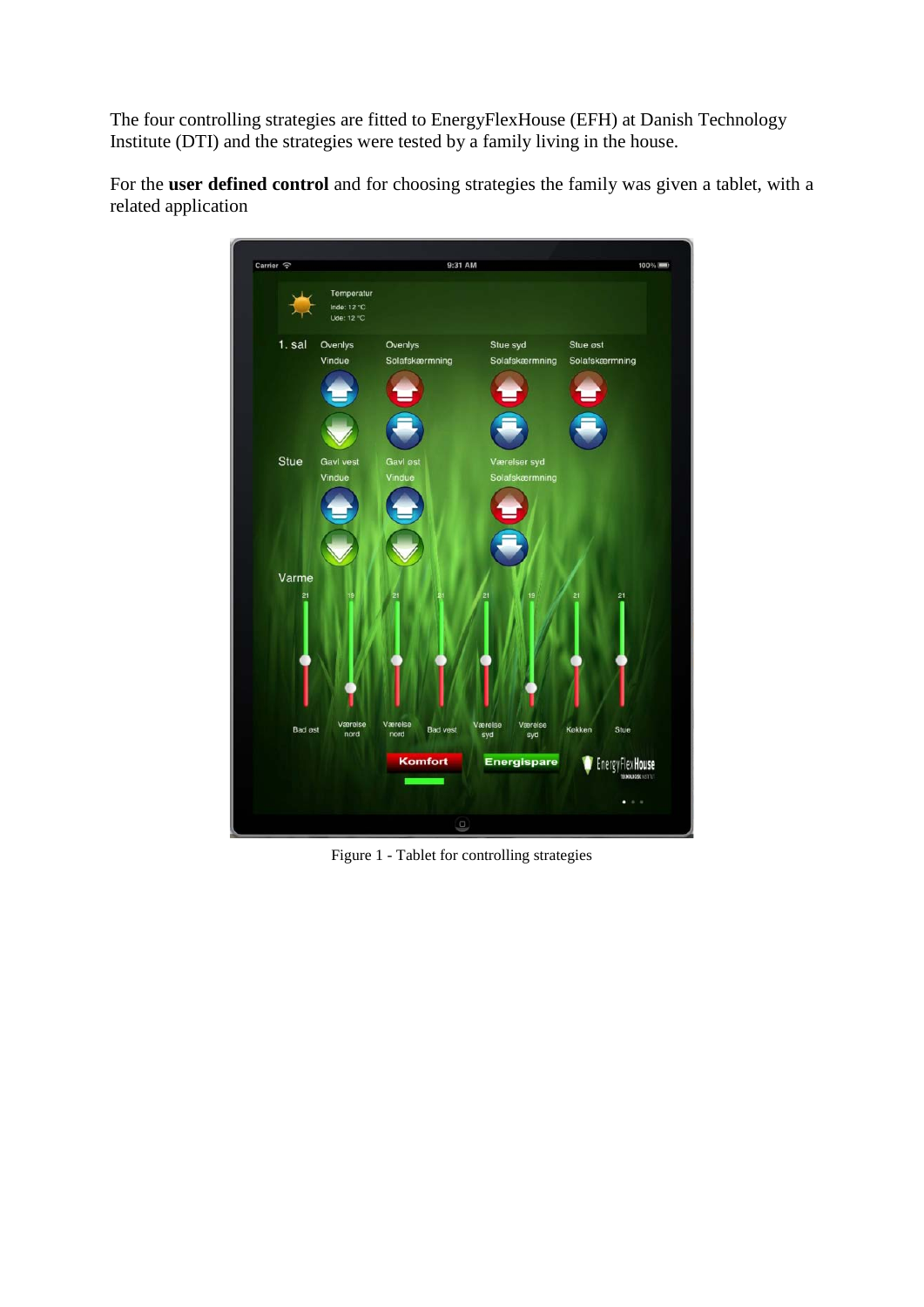### **CONCLUSION**

The tests show that it is one thing to design and implement energy optimized solutions and systems and it is an entirely different thing to get the users to use them correctly in their daily living. If the users cannot handle the systems, e.g. because they are too complicated or too time demanding, creative ideas and thoughts behind the energy efficient solutions and systems will not do any good. This also concerns the effect of promoting the awareness of the consequences of the users' actions and subconscious behavioural patterns.

The tests with the 4 controlling strategies in cooperation with the family in EFH, show that it is not possible to develop a satisfying controlling strategy without involving the users. The users will not be satisfied with the indoor climate, if they do not have influence on the controls. This should be taken into context with that energy efficient controlling requires as little user influence as possible, in order to realize the expected energy efficiency.

The optimal control is characterized by its ability to adapt user demands along with resulting in a change in user behaviour adapting to the control.

The project also shows that there is a substantial barrier in getting products from different manufactures to communicate. Problems are partly technical, partly responsibilities related, in that it can be difficult to place the responsibility in any operational problems, manufactures are also hesitant to provide technical specifications.

Based on the concept, which is developed through cooperation between the residents, the involved companies and DTI, a prototype for the advanced controls has been developed and tested by the family living in EnergyFlexHouse.

Experiments with the 3 advanced controlling strategies, "optimized indoor climate", "optimized energy consumption" and "user controlled", have been performed over a period of 4 months.

If you only focus on the potential energy saving on the ventilation, the energy consumption has been reduced by 83 %, comparing a situation of constant mechanical ventilation to a situation with similar outdoor conditions, but with hybrid ventilation, controlled by the developed strategies.

The family expressed general satisfaction with the indoor climate no matter which strategy was chosen.

The family was surprised that their heating consumption was nearly 30% higher using the user controlled strategy and admitted that the energy optimized strategy definitely was acceptable, especially considering the consequences.

The project has shown that it is of great significance for the energy consumption in low energy housing, that the indoor climate is precisely controlled along with demands for the indoor climate is fulfilled. It is also of high importance that the installations are engaged in the right order according to weather conditions. The project shows that, an intelligent controlling, giving the users certain degrees of freedom, has a decisive significance on the energy saving potential in low energy housing.